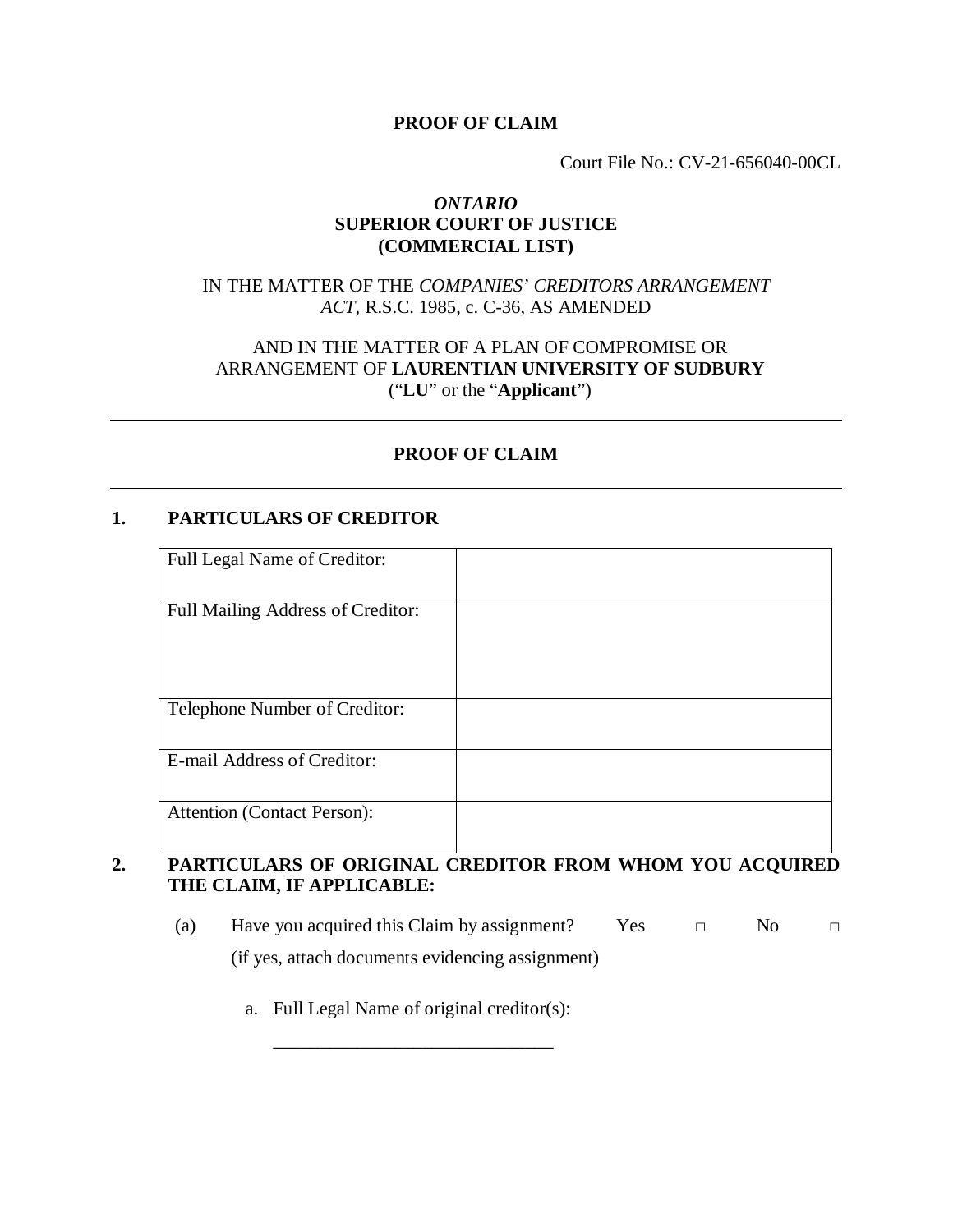### **3. PROOF OF CLAIM**

#### **THE UNDERSIGNED CERTIFIES AS FOLLOWS:**

That I am a Creditor [or hold the position of \_\_\_\_\_\_\_\_\_\_\_\_\_\_\_\_\_\_\_\_\_\_ of the Creditor] and have knowledge of all the circumstances connected with the Claim described herein;

That I have knowledge of all the circumstances connected with the Claim described and set out below;

The Applicant was and is still indebted to the Creditor as follows:

*Any Claims denominated in a foreign currency shall be filed in such currency and will be converted to Canadian Dollars at the rate as set out in the Claims Process Order.*

|                               | <b>Class of Claim Against the</b><br><b>Applicant</b><br>(Pre-Filing Claims, Restructuring)<br>Claim) | <b>Amount of Claim Against the Applicant</b><br>(include the foreign currency if not Canadian<br>dollars) |
|-------------------------------|-------------------------------------------------------------------------------------------------------|-----------------------------------------------------------------------------------------------------------|
|                               |                                                                                                       | \$                                                                                                        |
| 2                             |                                                                                                       | \$                                                                                                        |
| <b>TOTAL AMOUNT OF CLAIMS</b> |                                                                                                       | $\boldsymbol{\mathsf{\$}}$                                                                                |

# **4. NATURE OF CLAIM**

# *(CHECK AND COMPLETE APPROPRIATE CATEGORY)*

□ Total Unsecured Claim of \$\_\_\_\_\_\_\_\_\_\_\_\_\_\_\_\_\_\_\_\_\_\_\_\_\_\_

 $\Box$  Total Secured Claim of \$

In respect of this debt, I hold security over the assets of LU valued at \$ the particulars of which security and value are attached to this Proof of Claim form.

 (*If the Claim is secured, provide full particulars of the security, including the date on which the security was given, the value for which you ascribe to the assets charged by your security, the basis for such valuation and attach a copy of the security documents evidencing the security.*)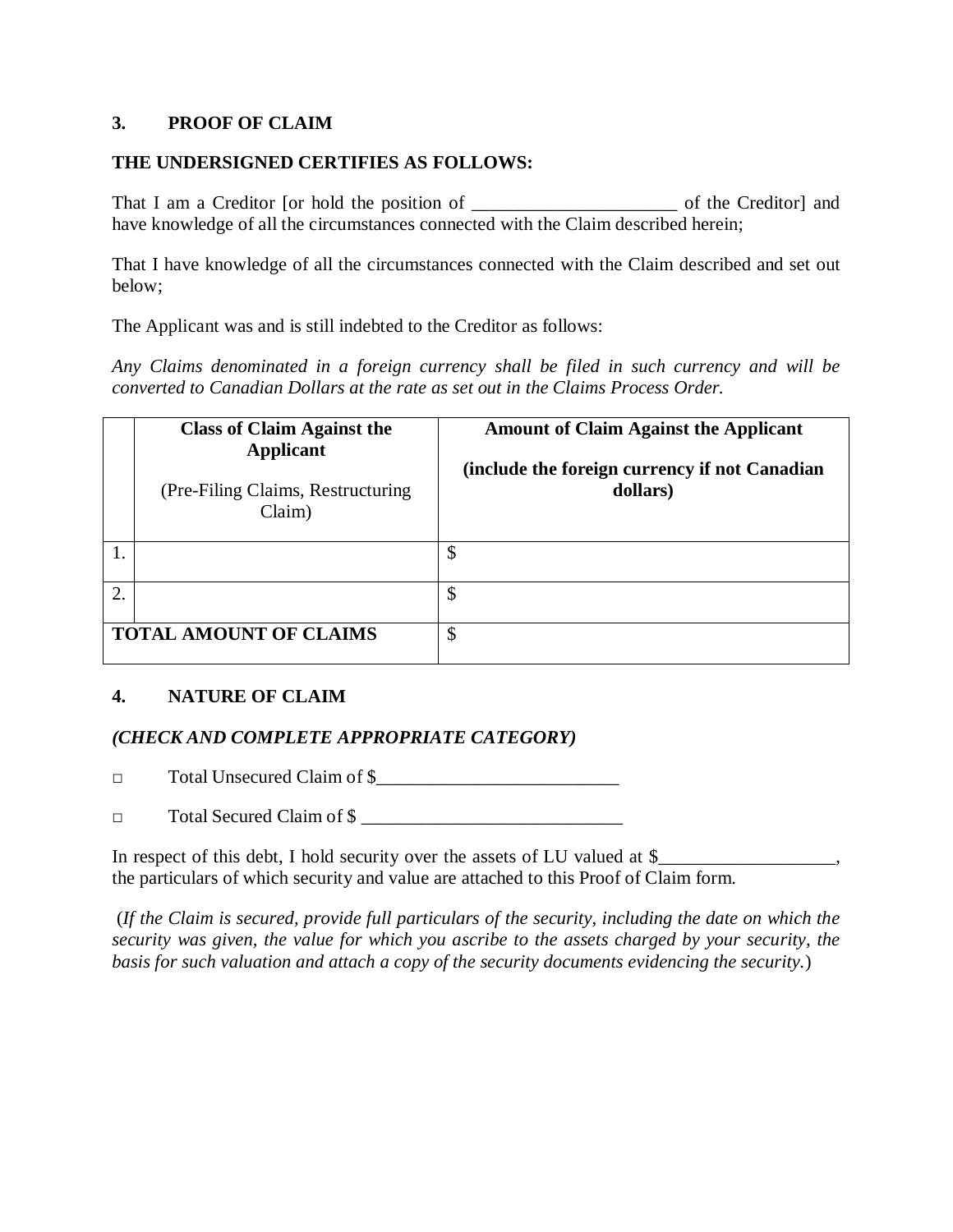#### **5. PARTICULARS OF CLAIM:**

The particulars of the undersigned's total Claims (including Pre-Filing Claims, Restructuring Claims or any D&O Claims) are attached.

(*Provide full particulars of the Claim(s) and supporting documentation you are asserting a Claim against, the amount, description of transaction(s) or agreement(s) giving rise to the Claim(s), name of any guarantor(s) which has guaranteed the Claim(s), and amount of Claim(s) allocated thereto, date and number of all invoices, particulars of all credits, discounts, etc. claimed. In the event that any part of your claim also includes a claim amount against the Directors and Officers, please particularize the exact amount claimed against the Directors and Officers and the accompanying legal analysis. If you fail to sufficiently explain the legal analysis in respect of any claim against the Directors and Officers, that portion of the claim will be revised or disallowed.*

# **FILING OF CLAIM**

For Pre-Filing Claims, this Proof of Claim must be returned to and received by the Monitor by 5:00 p.m. (Toronto Time) on the Pre-Filing Claims Bar Date (July 30, 2021).

For Restructuring Claims, this Proof of Claim must be returned to and received by the Monitor by 5:00 p.m. (Toronto Time) on the date that is the later of: (i) July 30, 2021, and (ii) thirty (30) days following the date on which the Monitor sends a Claims Package with respect to such Restructuring Claim.

For D&O Claims, this Proof of Claim must be returned to and received by the Monitor by 5:00 p.m. (Toronto Time) on the D&O Claims Bar Date (July 30, 2021).

In each case, completed forms must be delivered by prepaid registered mail, courier, personal delivery, facsimile transmission or email to the Monitor at the following address:

Ernst & Young Inc. Court-appointed Monitor of Laurentian University of Sudbury Ernst & Young Tower 100 Adelaide Street West, P.O. Box 1 Toronto, Ontario M5H 0B3

| Hotline: | 1-888-338-1766 / 1-416-943-3057        |
|----------|----------------------------------------|
| Email:   | LaurentianUniversity.monitor@ca.ey.com |